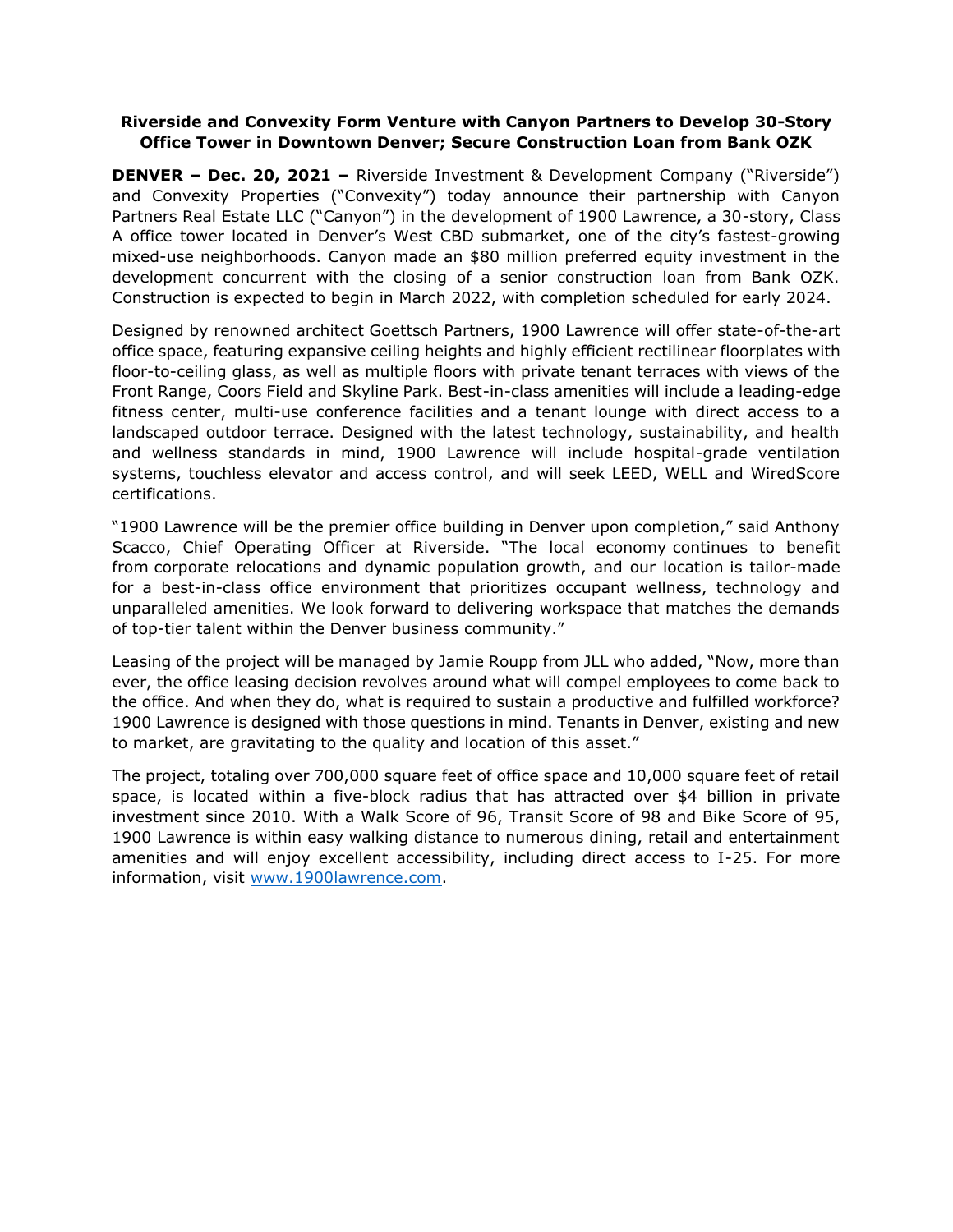## **About Canyon Partners Real Estate LLC**

Founded in 1991, Canyon Partners Real Estate LLC® is the real estate direct investing arm of Canyon Partners, LLC, a global alternative asset manager with over \$27 billion in assets under management. With 30 years of experience, Canyon has established a broad menu of real estate investment capabilities spanning debt, value add, and opportunistic strategies across property types, U.S. regions, and project stages (including development, transitional, and distressed/workouts). For more information visit: [www.canyonpartners.com](https://protect-us.mimecast.com/s/5_roCrkvwksrgq86izTfM_)

## **About Riverside Investment & Development Company**

Riverside Investment and Development Company is a multi-faceted real estate firm based out of Chicago. Riverside pursues opportunities of significant complexity and scale, seeking to deliver dynamic mixed-use spaces in urban settings. The Company collaborates via its established industry relationships to execute visionary and progressive development and redevelopment opportunities, attracting high quality tenants and residents. It approaches real estate transactions with the fundamental goal of exceeding the highest standards of quality in the market. Its projects are designed to significantly enhance each user's personal and/or professional life, prioritizing efficiency, amenities, functionality and technology. Riverside is one of the most active developers in the country. Recent projects include award winning 110 North Wacker, a 55-story, 1.5 million square foot tower in Chicago. For more information visit [www.RiversideID.com.](http://www.riversideid.com/)

# **About Convexity Properties**

Convexity Properties is a fully integrated real estate investment firm known for its development of unique retail, residential, commercial and mixed-use properties throughout the United States. Operating as part of diversified trading firm DRW, Convexity Properties has a track record of investing in historic properties, reimagining them to add value and create new purpose. Convexity Properties engages in a number of value-add and ground-up developments, working with local development, design and architecture firms to deliver highquality projects that reflect the spirit of the community. For more information visit [www.convexityproperties.com.](http://www.convexityproperties.com/)

### **About Bank OZK**

Bank OZK (NASDAQ:OZK) is a regional bank providing innovative financial solutions delivered by expert bankers with a relentless pursuit of excellence. Established in 1903, Bank OZK conducts banking operations through 248 offices in eight states including Arkansas, Georgia, Florida, North Carolina, Texas, New York, California and Mississippi and had \$26.1 billion in total assets as of September 30, 2021. Bank OZK can be found at [www.ozk.com](https://www.ozk.com/personal/) and on [Facebook,](https://www.facebook.com/bankozk/) [Twitter](https://twitter.com/BankOZK?lang=en) and [LinkedIn](https://www.linkedin.com/company/bank-ozk/) or contacted at (501) 978-2265 or P.O. Box 8811, Little Rock, Arkansas 72231-8811. NMLS #464037. Member FDIC.

### **About JLL**

JLL (NYSE: JLL) is a leading professional services firm that specializes in real estate and investment management. JLL shapes the future of real estate for a better world by using the most advanced technology to create rewarding opportunities, amazing spaces and sustainable real estate solutions for our clients, our people and our communities. JLL is a Fortune 500 company with annual revenue of \$16.6 billion, operations in over 80 countries and a global workforce of more than 95,000 as of September 30, 2021. JLL is the brand name, and a registered trademark, of Jones Lang LaSalle Incorporated. For more information visit [www.jll.com.](http://www.jll.com/)